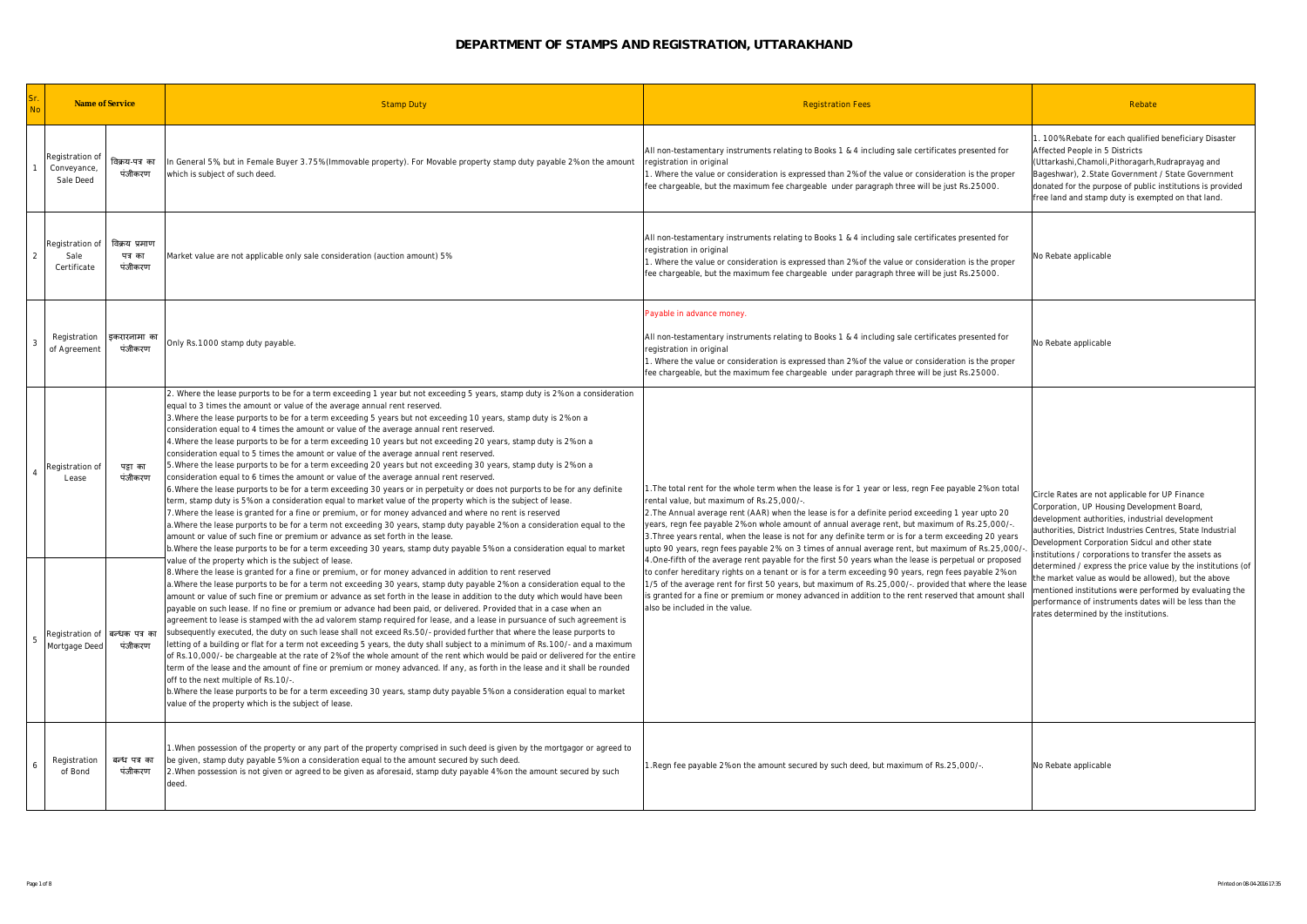| <b>No</b>                                                    | Name of Service           | <b>Stamp Duty</b>                                                                                                                                                                                                                                                                                                                                                                                                                                                                                                                                                                                                                                                                                                                                                                                                                                                                                                                                                                                                                                                                                                                                                                                                                                                                                                                                                                                                                                                                                                                                                                                                                                                            | <b>Registration Fees</b>                                                                                                                                                                                                                                                                                                | Rebate               |
|--------------------------------------------------------------|---------------------------|------------------------------------------------------------------------------------------------------------------------------------------------------------------------------------------------------------------------------------------------------------------------------------------------------------------------------------------------------------------------------------------------------------------------------------------------------------------------------------------------------------------------------------------------------------------------------------------------------------------------------------------------------------------------------------------------------------------------------------------------------------------------------------------------------------------------------------------------------------------------------------------------------------------------------------------------------------------------------------------------------------------------------------------------------------------------------------------------------------------------------------------------------------------------------------------------------------------------------------------------------------------------------------------------------------------------------------------------------------------------------------------------------------------------------------------------------------------------------------------------------------------------------------------------------------------------------------------------------------------------------------------------------------------------------|-------------------------------------------------------------------------------------------------------------------------------------------------------------------------------------------------------------------------------------------------------------------------------------------------------------------------|----------------------|
| Registration of<br>Bill of<br>Exchange                       | विनिमय पत्र<br>का पंजीकरण | 1. Where the amount or value does not exceed Rs. 100/-, stamp duty payable Rs. 10.<br>2. Where it exceeds Rs. 100/- but does not exceed Rs. 1000/- and for every additional Rs. 1000/- or part thereof in excess of<br>Rs.1000/-, stamp duty payable 4% on amount which is the subject of such deed.                                                                                                                                                                                                                                                                                                                                                                                                                                                                                                                                                                                                                                                                                                                                                                                                                                                                                                                                                                                                                                                                                                                                                                                                                                                                                                                                                                         | 1. Regn fee payable 2% on the amount secured by such deed, but maximum of Rs. 25,000/-.                                                                                                                                                                                                                                 | No Rebate applicable |
| Registration<br>8<br>of Receipt                              | रसीद का<br>पंजीकरण        | 1. Where payable otherwise than on demand<br>a. Where payable not more than 3 months after date or sight, if the amount of the bill does not exceed Rs. 500/-, stamp duty<br>payable Rs.1.25/-. If it ecxeeds Rs.500/- but does not exceed Rs.1000/- and for every additional Rs.1000/- or part thereof in<br>excess of Rs.1000/-, stamp duty payable Rs.2.50/- only.<br>b. Where payable more than 3 months but not more than 6 months after date or sight, if the amount of the bill does not exceed<br>Rs.500/-, stamp duty payable Rs.2.50/-. If it ecxeeds Rs.500/- but does not exceed Rs.1000/- and for every additional<br>Rs.1000/- or part thereof in excess of Rs.1000/-, stamp duty payable Rs.5/- only.<br>c.Where payable more than 6 months but not more than 9 months after date or sight, if the amount of the bill does not exceed<br>Rs.500/-, stamp duty payable Rs.3.75/-. If it ecxeeds Rs.500/- but does not exceed Rs.1000/- and for every additional<br>Rs.1000/- or part thereof in excess of Rs.1000/-, stamp duty payable Rs.7.50/- only.<br>d. Where payable more than 9 months but not more than 1 year after date or sight, if the amount of the bill does not exceed<br>Rs.500/-, stamp duty payable Rs.5/-. If it ecxeeds Rs.500/- but does not exceed Rs.1000/- and for every additional Rs.1000/-<br>or part thereof in excess of Rs.1000/-, stamp duty payable Rs.10/- only.<br>2. Where payable at more than 1 year after date or sight, if the amount of the bill does not exceed Rs. 500/-, stamp duty<br>payable Rs.10/-. If it ecxeeds Rs.500/- but does not exceed Rs.1000/- and for every additional Rs.1000/- or part thereof in | 1. Regn fee chargeable 2% of the amount of bill, but the maximum fee chargeable will be Rs. 25000/-.                                                                                                                                                                                                                    | No Rebate applicable |
| Registration of<br>9<br>Power of<br>Attorney                 | मखतारनामा का<br>पंजीकरण   | 1.Stamp duty only Rs.1/-.                                                                                                                                                                                                                                                                                                                                                                                                                                                                                                                                                                                                                                                                                                                                                                                                                                                                                                                                                                                                                                                                                                                                                                                                                                                                                                                                                                                                                                                                                                                                                                                                                                                    | 1.Regn fee is Rs.100/-                                                                                                                                                                                                                                                                                                  | No Rebate applicable |
| Registration o<br>10 <sup>1</sup><br>Exchange of<br>Property | विनिमय पत्र<br>का पंजीकरण | 1. When executed for the sole purpose of procuring the registration of 1 or more documents in relation to a single transaction<br>or for admitting execution of one or more such documents, stamp duty payable Rs.10 only.<br>2. When authorizing one person or more to act in a single transaction other than the case mentioned in clause 1, stamp duty<br>payable is Rs.20/-.<br>3. When authorizing not more than 5 persons to act jointly and severally in more than one transaction or generally, stamp duty<br>payable is Rs.50/-<br>4. When authorizing not more than 5 but not more than 10 persons to act jointly and severally in more than one transaction<br>or generally, stamp duty payable is Rs. 100/-<br>5. When given for consideration and authorizing the attorney to sell any immovable property, stamp duty payable 5% on the<br>amount of consideration.<br>6. When irrevocable authurity is given to the attorney to sell immovable property, stamp duty chargeable 5% on the market<br>value of the property forming subject matter of such authority.<br>7. When authorizing more than 10 persons to act jointly and severally in more than one transaction or generally, stamp duty                                                                                                                                                                                                                                                                                                                                                                                                                                                              | .Regn fee chargeable for clause 1 and 2 in stamp duty column is Rs. 10 only.<br>2. Regn fee chargeable for clause 3,4 and 7 in stamp duty column is Rs. 50 only.<br>3. Regn fee chargeable for clause 5 and 6 in stamp duty column is 2% on the amount of the<br>consideration and on the market value of the property. | No Rebate applicable |
| Registration of<br>11<br>Gift Immovable                      | दान पत्र का<br>पंजीकरण    | 1. The stamp duty payable is 5% on a consideration equal to the value of the property of greatest value as set forth in such<br>instruments.                                                                                                                                                                                                                                                                                                                                                                                                                                                                                                                                                                                                                                                                                                                                                                                                                                                                                                                                                                                                                                                                                                                                                                                                                                                                                                                                                                                                                                                                                                                                 | 1. Regn fee chargeable 2% on the amount of the consideration and on the market value of the property<br>of greatest value as set forth in such instruments.                                                                                                                                                             | No Rebate applicable |
| Registration of<br>12<br>Will                                | वसीयतनामा<br>का पंजीकरण   | 1. In general the stamp duty payable is 5% on a consideration equal to the value of the property and 1% in family members.                                                                                                                                                                                                                                                                                                                                                                                                                                                                                                                                                                                                                                                                                                                                                                                                                                                                                                                                                                                                                                                                                                                                                                                                                                                                                                                                                                                                                                                                                                                                                   | I. Regn fee chargeable 2% on the amount of the consideration and on the market value of the property. Rebate is applicable within family members.                                                                                                                                                                       |                      |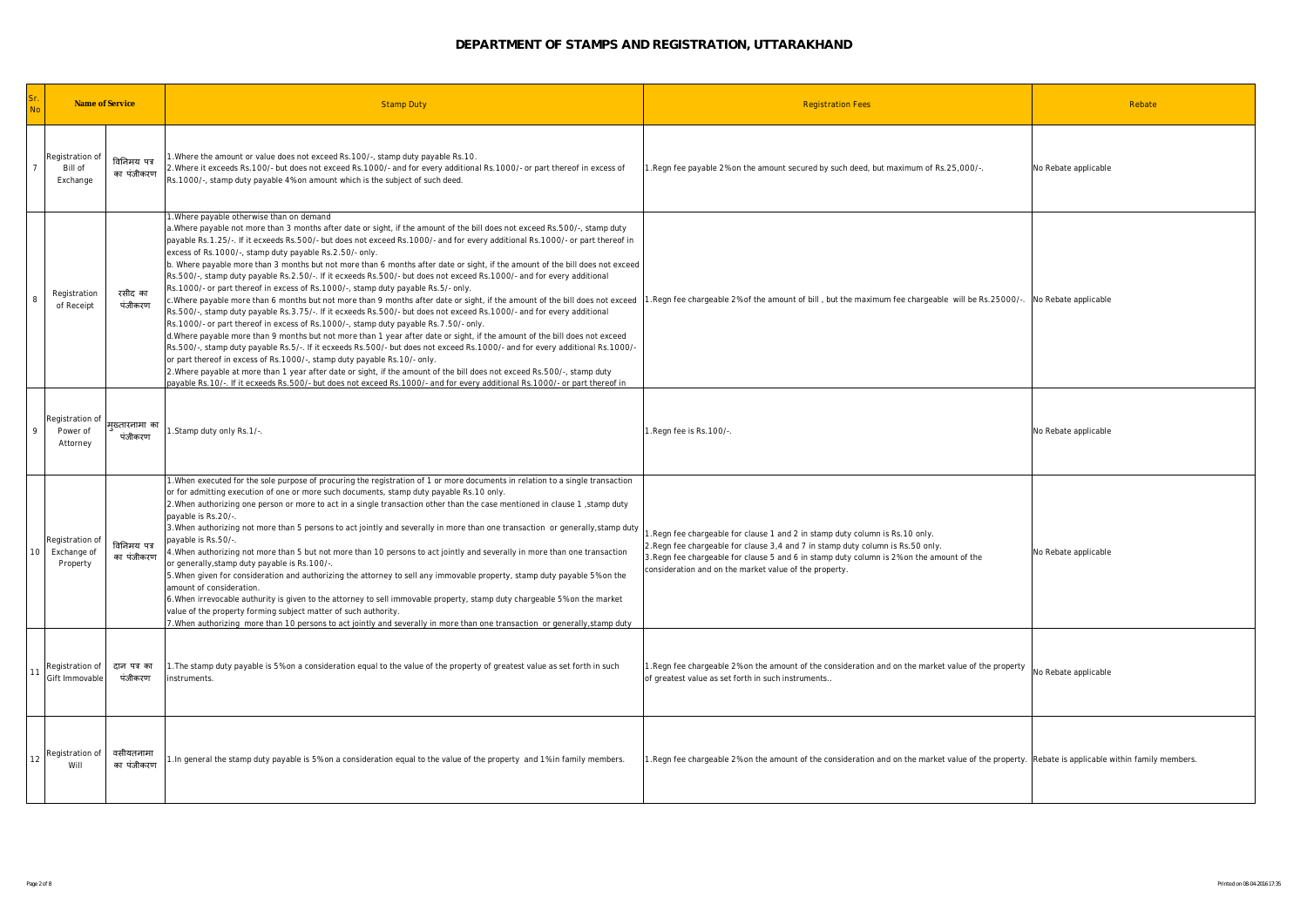| <b>No</b> | Name of Service                                          |                                             | <b>Stamp Duty</b>                                                                                                                                                                                                                                                                                                                                                                                                                                                                                                                                                                                                                                                                                                                                                                                                                                                                                                                                                                                                                                                                                                                                                                                                                                                                                                                                                                                                                                                                                                                                                       | <b>Registration Fees</b>                                                                                           | Rebate               |
|-----------|----------------------------------------------------------|---------------------------------------------|-------------------------------------------------------------------------------------------------------------------------------------------------------------------------------------------------------------------------------------------------------------------------------------------------------------------------------------------------------------------------------------------------------------------------------------------------------------------------------------------------------------------------------------------------------------------------------------------------------------------------------------------------------------------------------------------------------------------------------------------------------------------------------------------------------------------------------------------------------------------------------------------------------------------------------------------------------------------------------------------------------------------------------------------------------------------------------------------------------------------------------------------------------------------------------------------------------------------------------------------------------------------------------------------------------------------------------------------------------------------------------------------------------------------------------------------------------------------------------------------------------------------------------------------------------------------------|--------------------------------------------------------------------------------------------------------------------|----------------------|
| 13        | Registration of<br>Deed of<br>Adoption                   | गोदनामा का<br>पंजीकरण                       | No stamp fee required.                                                                                                                                                                                                                                                                                                                                                                                                                                                                                                                                                                                                                                                                                                                                                                                                                                                                                                                                                                                                                                                                                                                                                                                                                                                                                                                                                                                                                                                                                                                                                  | Regn fee payable is Rs.100/-.                                                                                      | No Rebate applicable |
| 14        | Registration of साध्यस्थम और<br>Arbitration<br>and Award | पंचाट का<br>पंजीकरण                         | Stamp duty payable Rs. 100/-.                                                                                                                                                                                                                                                                                                                                                                                                                                                                                                                                                                                                                                                                                                                                                                                                                                                                                                                                                                                                                                                                                                                                                                                                                                                                                                                                                                                                                                                                                                                                           | Regn fees payable is Rs.50/-.                                                                                      | No Rebate applicable |
| 15        | Registration of<br>Partition Deed                        | बटवारा पत्र या<br>विभाजन पत्र<br>का पंजीकरण | 1. Where the amount or value of the property to which the award relates does not exceed Rs.1000/-, stamp duty payable is 4%.<br>2. If it exceeds Rs. 1000/- for every additional Rs. 1000/- or part thereof duty payable Rs. 10.<br>3. Where the subject matter of award is incapable of valuation, duty payable is 4% for Rs. 1000/-.                                                                                                                                                                                                                                                                                                                                                                                                                                                                                                                                                                                                                                                                                                                                                                                                                                                                                                                                                                                                                                                                                                                                                                                                                                  | Regn fees payable is Rs.2% the amount or value of the property to which the award, but maximum<br>Rs.25000/-       | No Rebate applicable |
| 16        | Registration of<br>Partnership                           | भागादारी पत्र<br>का पंजीकरण                 | 1. Stamp duty payable 4% on the amount of the value of the separated share or shares of the property. Note: The latgest share<br>remaining after the property is partioned (or if there are 2 or more shares of equal value and not smaller than any of the other<br>shares- than one of such equal shares) shall be deemed to be that from which the other shares are separated provided always<br>that -<br>a. When an instrument containing an agreement to divide the property to divide in severally is executed and a pertition is<br>affected in pursuance of such agreement. The duty chargeable upon the instrument affecting such partition, or upon the<br>instrument, recording by way of declaration or otherwise, the terms of such partion, shall be reduced by the amount of duty<br>paid in respect of the first instrument but shall not be less than Rs.10/-.<br>b. Where land is held on revenue settlement, the value for the purposes of this article shall be deemed to be - i) 20 times the<br>annual revenue, ii) 10 times the net profit that have arisen from the land during the year next before the date of partition.<br>2. For Family members stamp duty payble is 1% . (For Max. Rs 1 Lakh) Where the value of Partition Deed in Municipality Area,<br>Maha Nagar Palika, Cantt. Board, Industrial Developement Areas & For more than Value of 10 Crore the stamp duty payble is<br>1%(Max. Rs 3 Lakh)<br>3. for family members, stamp duty payble is 0.25% (Max. Rs 25000). Where the property is situated out of Municipality Areas, | Regn fees chargeable 2% on the largest share remaining after the property is partitioned.                          | No Rebate applicable |
| 17        | Registration of<br>Release                               | निर्मुत्कि पत्र<br>का पंजीकरण               | Stamp duty payable 4% for Rs.1000/-                                                                                                                                                                                                                                                                                                                                                                                                                                                                                                                                                                                                                                                                                                                                                                                                                                                                                                                                                                                                                                                                                                                                                                                                                                                                                                                                                                                                                                                                                                                                     | Regn fees chargeable is Rs.100/- only.                                                                             | No Rebate applicable |
| 18        | Registration of<br>Settlement                            | व्यवस्था पत्र<br>का पंजीकरण                 | 1. If the value or amount of the claim does not exceed Rs.2500/-, stamp duty payable 4% on such amount or value.<br>2. In any other case stamp duty payable 4% for Rs. 3000/-.                                                                                                                                                                                                                                                                                                                                                                                                                                                                                                                                                                                                                                                                                                                                                                                                                                                                                                                                                                                                                                                                                                                                                                                                                                                                                                                                                                                          | Regn fees chargeable is Rs.100/- only.                                                                             | No Rebate applicable |
| 19        | Registration of<br>Trust                                 | ट्रस्ट पत्र का<br>पंजीकरण                   | 1.Stamp duty payable 4% for a sum equal to the amount or value of the property setteled<br>2. For Family Members, stamp duty payble os 0.5 % (Max. 1 Lakh) where the value is upto Rs. 10 Crore, For More than 10<br>Crore Value, Payble stamp duty is Max Rs. 3 Lakh.                                                                                                                                                                                                                                                                                                                                                                                                                                                                                                                                                                                                                                                                                                                                                                                                                                                                                                                                                                                                                                                                                                                                                                                                                                                                                                  | Regn fee chargeable 2% for a sum equal to the amount or value of the property setteled, but maximum<br>Rs.25,000/- | No Rebate applicable |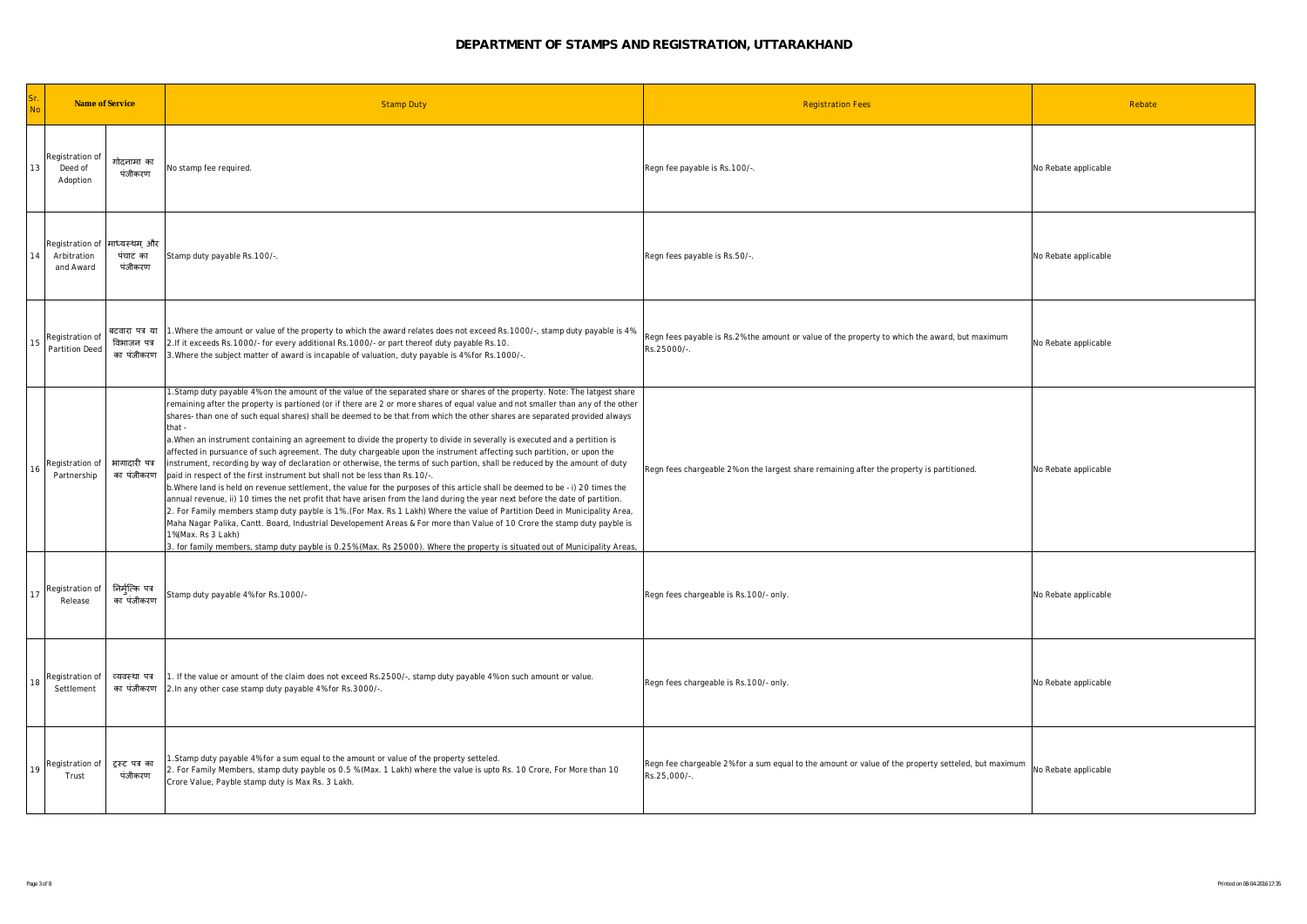| Sr.<br>No | Name of Service                                                  |                                        | <b>Stamp Duty</b>                                                                                                                                                                                 | <b>Registration Fees</b>                                                                                            | Rebate               |
|-----------|------------------------------------------------------------------|----------------------------------------|---------------------------------------------------------------------------------------------------------------------------------------------------------------------------------------------------|---------------------------------------------------------------------------------------------------------------------|----------------------|
| 20        | Registration of<br>Security Bond                                 | प्रतिभूति<br>बन्धपत्र का<br>पंजीकरण    | . Where the amount or value does not exceed Rs.10,000/- stamp duty payable 4%<br>2. On Rs. 10,000 the duty payable 4% and on the reminder 10 rupees for every additional Rs 1000 or part thereof. | Regn fee chargeable 2% for a sum equal to the amount or value of the property setteled, but maximum<br>Rs.25,000/-. | No Rebate applicable |
| 21        | Registration of<br>Hire -<br>Purchase<br>Agreement               | अविक्रय करार<br>का पंजीकरण             | 1. Where the amount secured does not exceed Rs 100, stamp duty payble Rs 10 only.<br>2. In any other case stamp duty payble Rs 100                                                                | Regn fee chargeable 2% for a sum equal to the amount or value of the property setteled, but maximum<br>Rs.25,000/-. | No Rebate applicable |
|           | Registration of<br>22 Agreement of<br>Apprenticeship             | शिशुंता करार<br>पत्रका<br>पंजीकरण      | As Per Lease Agreement                                                                                                                                                                            | As Per Lease                                                                                                        | As Per Lease         |
|           | Registration of<br>23 Acknowledgem<br>ent                        | अभिस्वीकृति<br>पत्र का<br>पंजीकरण      | Stamp Duty Payble Rs 20 Only.                                                                                                                                                                     | Registration Fees Chargable Rs 100 Only                                                                             | No Rebate applicable |
| 24        | Registration of<br>Affidavit                                     | शपथ पत्र का<br>पंजीकरण                 | Stamp Duty Payble Rs 10 Only.                                                                                                                                                                     | Registration Fees Chargable Rs 100 Only                                                                             | No Rebate applicable |
| 25        | Registration of<br>Authenticated<br>Power of<br>Attorney         | तस्दीकी<br>म्ख्तारनामा का<br>पंजीकरण   | Stamp Duty Payble Rs 10 Only.                                                                                                                                                                     | Registration Fees Chargable Rs 100 Only                                                                             | No Rebate applicable |
|           | Registration of मेमोरेंडम ऑफ़<br>26 Memorandum<br>of Association | एसोसिएशन<br>का पंजीकरण                 | Stamp Duty Payble Rs 50 Only.                                                                                                                                                                     | Registration Fees Chargable Rs 100 Only                                                                             | No Rebate applicable |
| 27        | Registration of<br>Reconveyance                                  | प्रतिहस्तरान्तरण<br>पत्र का<br>पंजीकरण | Stamp Duty Payble Rs 500 Only.                                                                                                                                                                    | Registration Fees Chargable Rs 100 Only                                                                             | No Rebate applicable |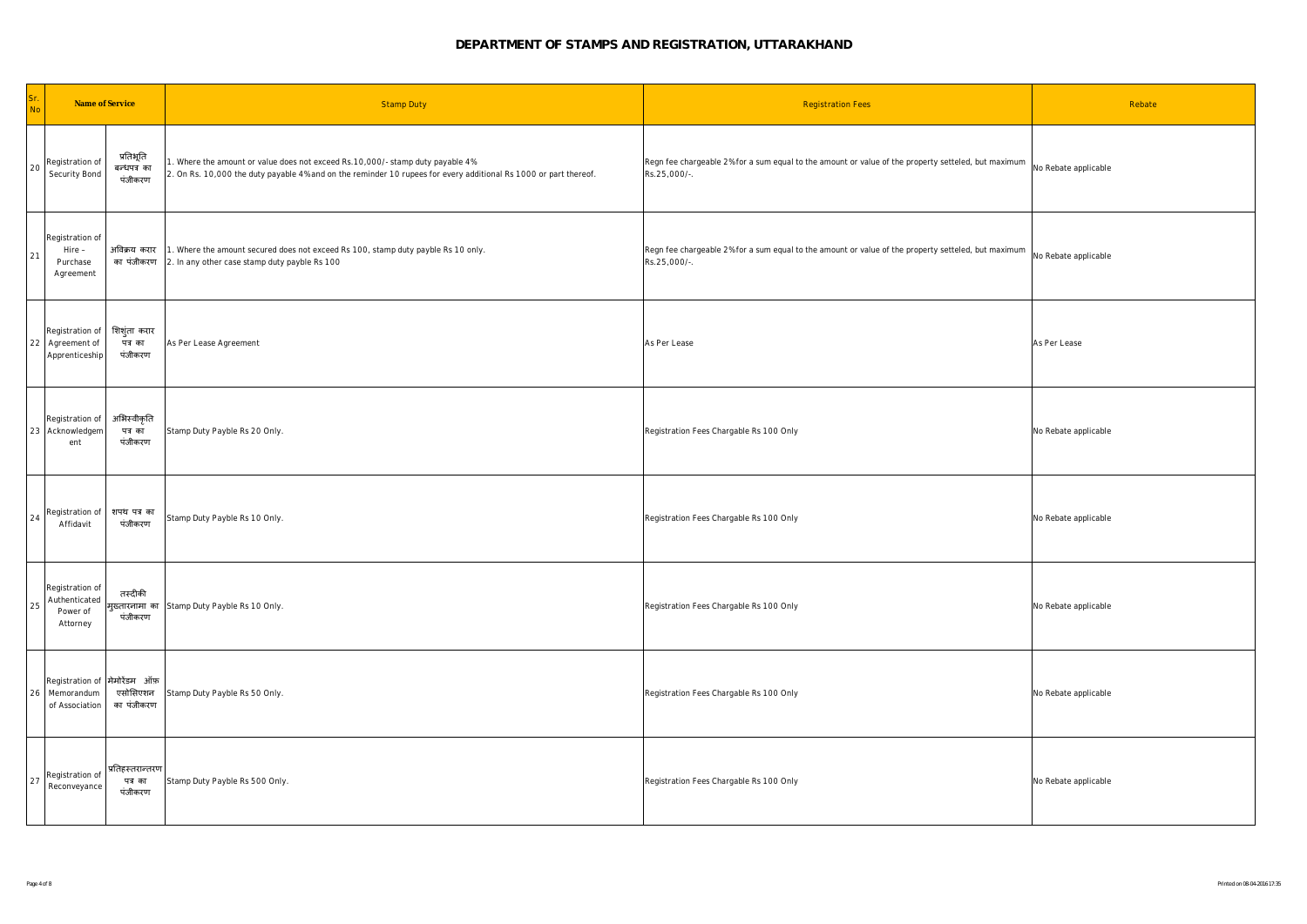| Sr.<br>Name of Service<br><b>No</b>          |                                        | <b>Stamp Duty</b>                                                                                                                                                                                | <b>Registration Fees</b>           | Rebate               |
|----------------------------------------------|----------------------------------------|--------------------------------------------------------------------------------------------------------------------------------------------------------------------------------------------------|------------------------------------|----------------------|
| Registration of<br>28 Rectification<br>Deed  | शुद्धि पत्र /<br>तितम्मा का<br>पंजीकरण | As per Release                                                                                                                                                                                   | As per Release                     | As per Release       |
| Registration of<br>29 Respondetia<br>Bond    | रेस्पोंडेंशिया<br>बॉन्ड का<br>पंजीकरण  | Stamp duty payable Rs.10/-.                                                                                                                                                                      | Regn fee payable is Rs.100/-.      | No Rebate applicable |
| Registration of<br>30 Cancellation<br>(Will) | वसीयत का<br>निरसतिकरण<br>का पंजीकरण    | Stamp duty payable 4% on secured debt money.                                                                                                                                                     | Regn fee payable is Rs.100/-       | No Rebate applicable |
| Registration of<br>31 Composition<br>Deed    | समझोता पत्र<br>का पंजीकरण              | No stamp duty required                                                                                                                                                                           | Regn fee payable is Rs.100/-       | No Rebate applicable |
| Registration of<br>32<br>Counterpart         | प्रतिलेख /<br>मुसन्ना का<br>पंजीकरण    | Stamp duty payable Rs.50/- only.                                                                                                                                                                 | Regn fee payable is Rs.100/-       | No Rebate applicable |
| Custom Bonds                                 |                                        | Registration of <del>RECH News</del> 1. If the original was not chargeable with duty or if the duty with which it was chargeable does not exceed Rs.10.<br>का पंजीकरण 2.If any other case Rs.10. | Regn fee chargeable Rs.5 per copy. | No Rebate applicable |
| Registration of<br>34<br>Debenture           | डिबेंचर का<br>पंजीकरण                  | Subject to a maximum of Rs.150/- the stamp duty payable is 4%.                                                                                                                                   | Regn fee chargeable is Rs.100/-.   | No Rebate applicable |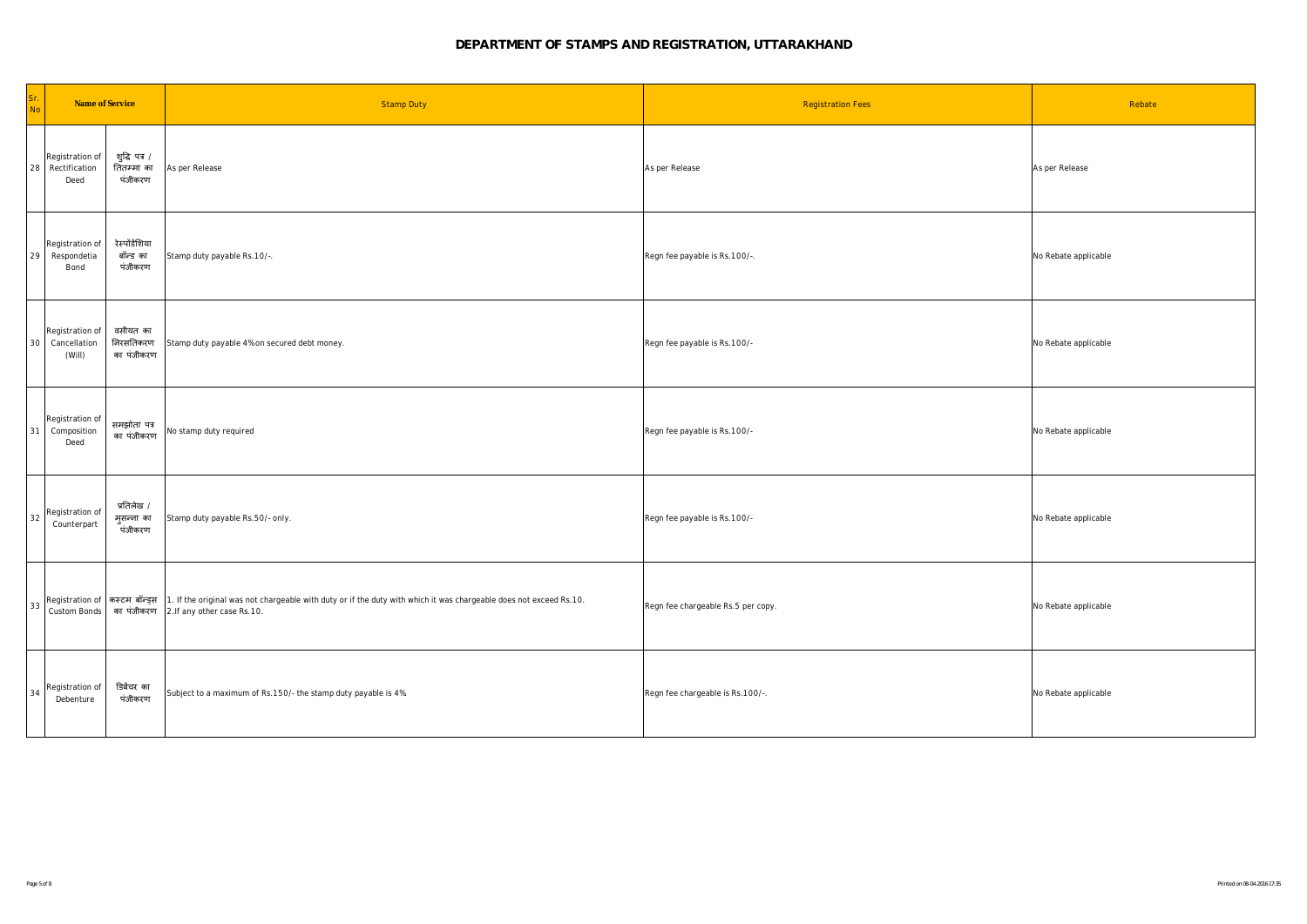| Sr.<br>Name of Service<br><b>No</b>                          |                                                    | <b>Stamp Duty</b>                                                                                                                                                                                                                                                                                                                                                                                                                                                                                                                                                                                                                                                                                                                                                                                                                                                                                                                                                                                                                                                                                                                                                                                                                                                                                                                                                                                                                                                  | <b>Registration Fees</b>                                                                                            | Rebate               |
|--------------------------------------------------------------|----------------------------------------------------|--------------------------------------------------------------------------------------------------------------------------------------------------------------------------------------------------------------------------------------------------------------------------------------------------------------------------------------------------------------------------------------------------------------------------------------------------------------------------------------------------------------------------------------------------------------------------------------------------------------------------------------------------------------------------------------------------------------------------------------------------------------------------------------------------------------------------------------------------------------------------------------------------------------------------------------------------------------------------------------------------------------------------------------------------------------------------------------------------------------------------------------------------------------------------------------------------------------------------------------------------------------------------------------------------------------------------------------------------------------------------------------------------------------------------------------------------------------------|---------------------------------------------------------------------------------------------------------------------|----------------------|
| Registration of<br>35<br>Development<br>Agreement            | बिल्डर्स<br>डेवेलोपमेंट<br>एग्रीमेंट का<br>पंजीकरण | 1. Where the amount or value does not exceed Rs. 10/-, stamp duty payable 20 paise and Rs. 10 but not exceed Rs. 50 duty 40<br>paise and Rs.50 but does not exceed Rs.100 duty 75 paise and Rs.100 but does not exceed Rs.200 duty Rs.1.50 paise and<br>Rs.200 but does not exceed Rs.300 duty Rs.2.25 paise and Rs.300 but does not exceed Rs.400 duty Rs.3 and Rs.400 but<br>does not exceed Rs.500 duty Rs.3.75 paise and Rs.500 but does not exceed Rs.600 duty Rs.4.50 paise and Rs.600 but does<br>not exceed Rs.700 duty Rs.5.25 paise and Rs.700 but does not exceed Rs.800 duty Rs.6 and Rs.800 but does not exceed<br>Rs.900/- duty payable Rs.6.75 paise and Rs.900 but does not exceed Rs.1000/- duty payable Rs.7.50 paise for every Rs.500<br>or part thereof in excess of Rs. 1000/- duty payable is Rs. 3.75 paise.<br>2. Where the amount or value of the share as set forth therein does not exceed Rs.50/-, stamp duty payable 0.75 paise and<br>Rs.50 but not exceed Rs.100 duty Rs.1.50 and Rs.100 but does not exceed Rs.200 duty Rs.3 and Rs.200 but does not exceed<br>Rs.300 duty Rs.4.50 and Rs.300 but does not exceed Rs.400 duty Rs.6 and Rs.400 but does not exceed Rs.500 duty Rs.7.50<br>and Rs.500 but does not exceed Rs.600 duty Rs.9 and Rs.600 but does not exceed Rs.700 duty Rs.10.50 and Rs.700 but<br>does not exceed Rs.800 duty Rs.12 andRs.800 but does not exceed Rs.900 duty Rs.13.50 and Rs.900 but does not exceed |                                                                                                                     |                      |
| Registration of<br>Dissolution of<br>36<br>Partnership       | साझेदारी पत्र<br>का<br>निरसतिकरण<br>का पंजीकरण     | f relating to construction of a building on a land by a person other than the owner or lessee of such land and having a<br>stipulation that after construction such building shall be held jointly or severally by that other person and the owner or the<br>lessee as the case may be of such land or that it shall be sold jointly or severally by them or that a part of it shall be held<br>ointly or severally by them and the remaining part thereof shall be sold jointly or severally by them, stamp duty payable 5% on<br>a consideration equal to the amount or value of the land.                                                                                                                                                                                                                                                                                                                                                                                                                                                                                                                                                                                                                                                                                                                                                                                                                                                                       | Regn fee chargeable 2% for a sum equal to the amount or value of the property setteled, but maximum<br>Rs.25,000/-  | No Rebate applicable |
| Registration of<br>37<br>Divorce                             | विवाह विच्छेद .<br>तलाक़ का<br>पंजीकरण             | Stamp duty payable Rs.100/-.                                                                                                                                                                                                                                                                                                                                                                                                                                                                                                                                                                                                                                                                                                                                                                                                                                                                                                                                                                                                                                                                                                                                                                                                                                                                                                                                                                                                                                       | Regn fee chargeable Rs, 100/-.                                                                                      | No Rebate applicable |
| Registration of<br>38<br>Indemnity<br>Bond                   | इंडेम्निटी बांड<br>का पंजीकरण                      | Stamp duty payable Rs.50/-.                                                                                                                                                                                                                                                                                                                                                                                                                                                                                                                                                                                                                                                                                                                                                                                                                                                                                                                                                                                                                                                                                                                                                                                                                                                                                                                                                                                                                                        | Regn fee chargeable Rs, 100/-.                                                                                      | No Rebate applicable |
| Registration of<br>39<br>Surrender of<br>Lease               | लीज का<br><b>अभियर्पण</b> का<br>पंजीकरण            | Where the amount secured does not exceed Rs 100, stamp duty payble Rs 10 only.<br>2. In any other case stamp duty payble Rs 100                                                                                                                                                                                                                                                                                                                                                                                                                                                                                                                                                                                                                                                                                                                                                                                                                                                                                                                                                                                                                                                                                                                                                                                                                                                                                                                                    | Regn fee chargeable 2% for a sum equal to the amount or value of the property setteled, but maximum<br>Rs.25,000/-  | No Rebate applicable |
| Registration of<br>40<br>Share<br>Warrants                   | शेयर वारंट्स<br>का पंजीकरण                         | Stamp duty payable 4% on a consideration of Rs.1000/- or the duty with which such lease is chargeable whichever is less<br>provided that the duty payable shall be rounded off to the next multiple of Rs.10.                                                                                                                                                                                                                                                                                                                                                                                                                                                                                                                                                                                                                                                                                                                                                                                                                                                                                                                                                                                                                                                                                                                                                                                                                                                      | Regn fee chargeable 2% for a sum equal to the amount or value of the property setteled, but maximum<br>Rs.25,000/-  | No Rebate applicable |
| Registration of  अंतरण पत्र का<br>41<br><b>Transfer Deed</b> | पंजीकरण                                            | 1. Where the amount or value of the share as set forth therein does not exceed Rs. 50/-, stamp duty payable 0.75paise and<br>Rs.50 but not exceed Rs.100 duty Rs.1.50 and Rs.100 but does not exceed Rs.200 duty Rs.3 and Rs.200 but does not exceed<br>Rs.300 duty Rs.4.50 and Rs.300 but does not exceed Rs.400 duty Rs.6 and Rs.400 but does not exceed Rs.500 duty Rs.7.50<br>and Rs.500 but does not exceed Rs.600 duty Rs.9 and Rs.600 but does not exceed Rs.700 duty Rs.10.50 and Rs.700 but<br>does not exceed Rs.800 duty Rs.12 andRs.800 but does not exceed Rs.900 duty Rs.13.50 and Rs.900 but does not exceed<br>Rs. 1000 duty Rs. 15 and for every Rs. 500 or part thereof in excess of Rs. 1000/- duty Rs. 7. 50 paise only.                                                                                                                                                                                                                                                                                                                                                                                                                                                                                                                                                                                                                                                                                                                       | Regn fee chargeable 2% for a sum equal to the amount or value of the property setteled, but maximum<br>Rs.25,000/-. | No Rebate applicable |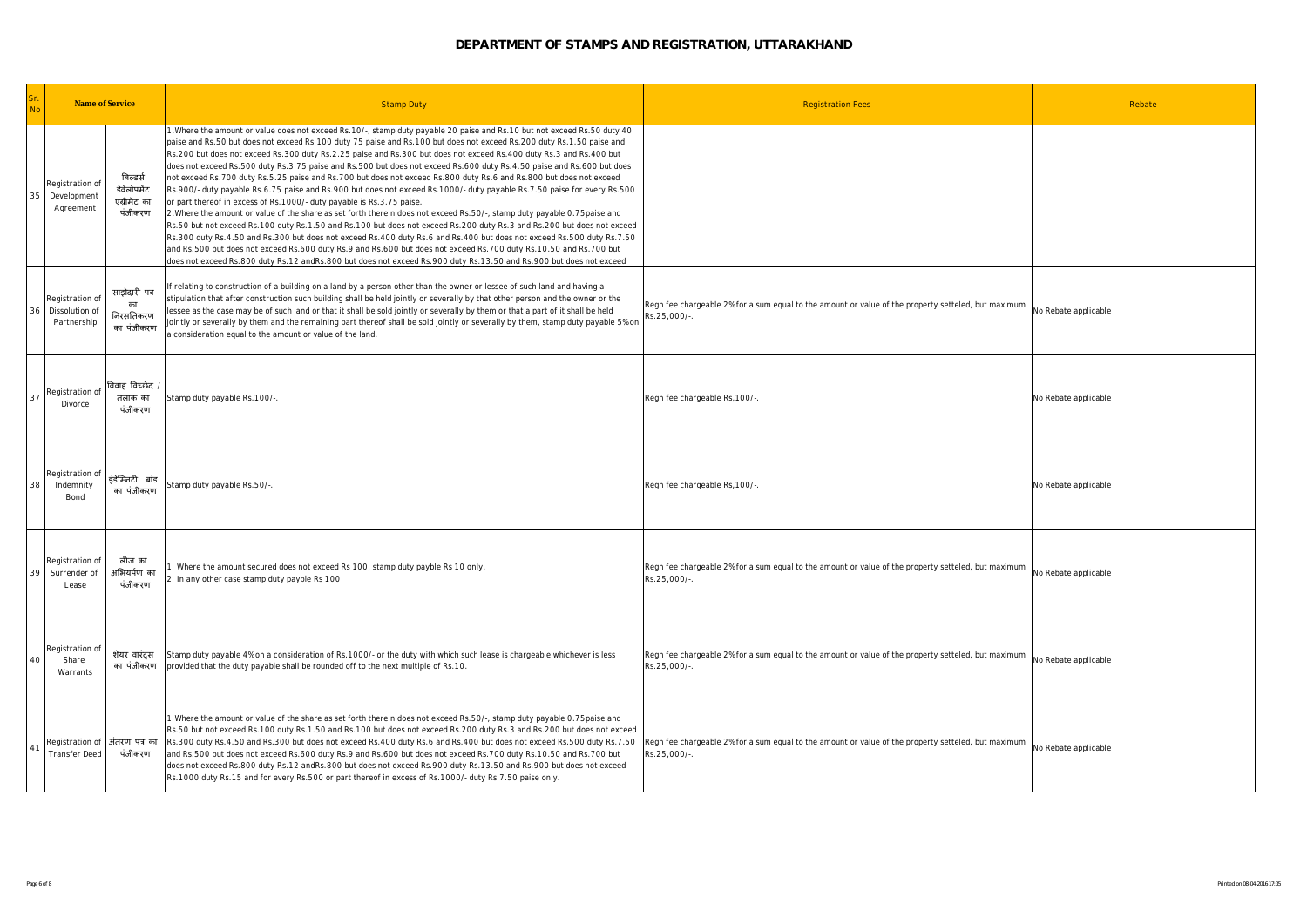| Sr.<br>No | Name of Service                                             |                                                                 | <b>Stamp Duty</b>                                                                                   | <b>Registration Fees</b>                                                                                            | Rebate                                 |
|-----------|-------------------------------------------------------------|-----------------------------------------------------------------|-----------------------------------------------------------------------------------------------------|---------------------------------------------------------------------------------------------------------------------|----------------------------------------|
| 42        | Registration of<br>Transfer of<br>Lease                     | लीज का<br>अंतरण का<br>पंजीकरण                                   | Stamp duty payable 50 paise for every Rs. 100/- or part thereof of the value of the share.          | Regn fee chargeable Rs, 100/-                                                                                       | No Rebate applicable                   |
| 43        | Registration of<br>Warrant of<br>Goods                      | वारंट ऑफ़<br>गुड्स का<br>पंजीकरण                                | Stamp duty payable 5% for a consideration equal to the amount of the consideration for the transfer | Regn fee chargeable 2% for a sum equal to the amount or value of the property setteled, but maximum<br>Rs.25,000/-. | No Rebate applicable                   |
| 44        | Issue of Non-<br>encumbrance<br>Certificate                 | गैर- भार<br>प्रमाणपत्र जारी                                     | When such goods exceed in value Rs. 100/-, stamp duty payable Rs. 10                                | Regn fee chargeable Rs, 100/-                                                                                       | No Rebate applicable                   |
| $45\,$    | Search/Inspect<br>ion Application निरीक्षण आवेदन            | तलाश /                                                          | Cout fee Rupees 02 for use of applicaton                                                            | search fee for Rs 05/- per year and application fee Rs 05/- only                                                    | No Rebate applicable                   |
| 46        | Disposal of<br>general<br>Application for<br>certified copy | प्रमाणित<br>प्रतिलिपि के<br>लिए सामान्य<br>आवेदन का<br>निस्तारण | ΝA                                                                                                  | search fee for Rs 05/- per year maximun rs 100/- and application fee Rs 05/- only                                   | Center govt/state Govt. free of charge |
| 47        | Delivery of<br>general<br>certified copy                    | सामान्य<br>प्रमाणित<br>प्रतिलिपि की<br>वापसी                    | Cout fee Rupees 02 for use of applicaton                                                            | coping fee minimum Rs10/- per document but rs 05/- every five hundread words. and application fee<br>Rs 05/- only   | Center govt/state Govt. free of charge |
| 48        | Disposal of<br>Urgent<br>Application for<br>certified copy  | प्रमाणित<br>प्रतिलिपि के<br>लिए तत्काल<br>आवेदन का<br>निस्तारण  | NA                                                                                                  | <b>NA</b>                                                                                                           | No Rebate applicable                   |